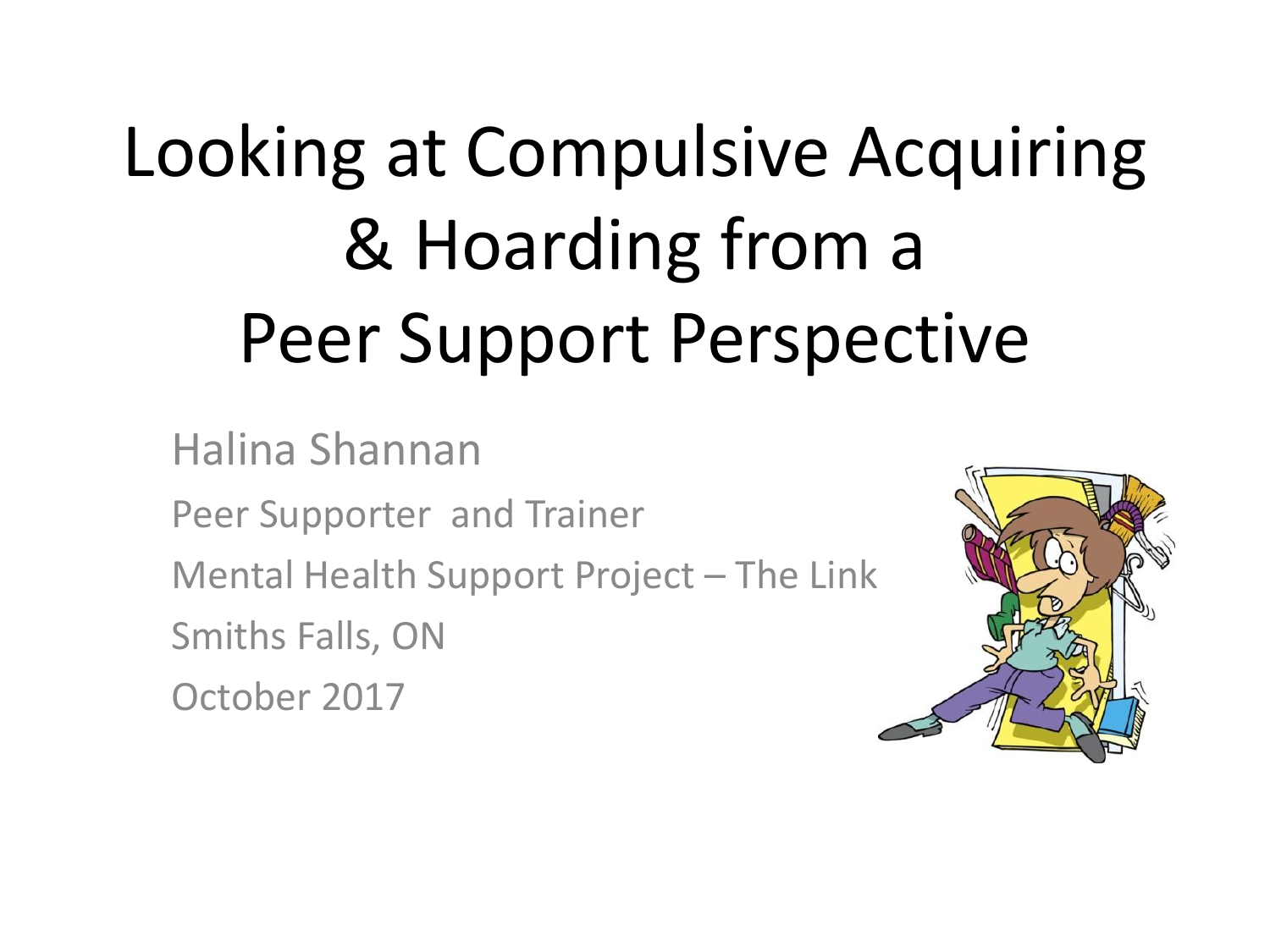## MHSP – The Link

The Link is a consumer run drop in centre. We promote wellness and healthy living in a safe and respectful environment. There are a lot of choices for activities both recreational and educational. Anyone can join. No referrals are required, no diagnosis and no wait lists. We offer peer support groups and one on one support.



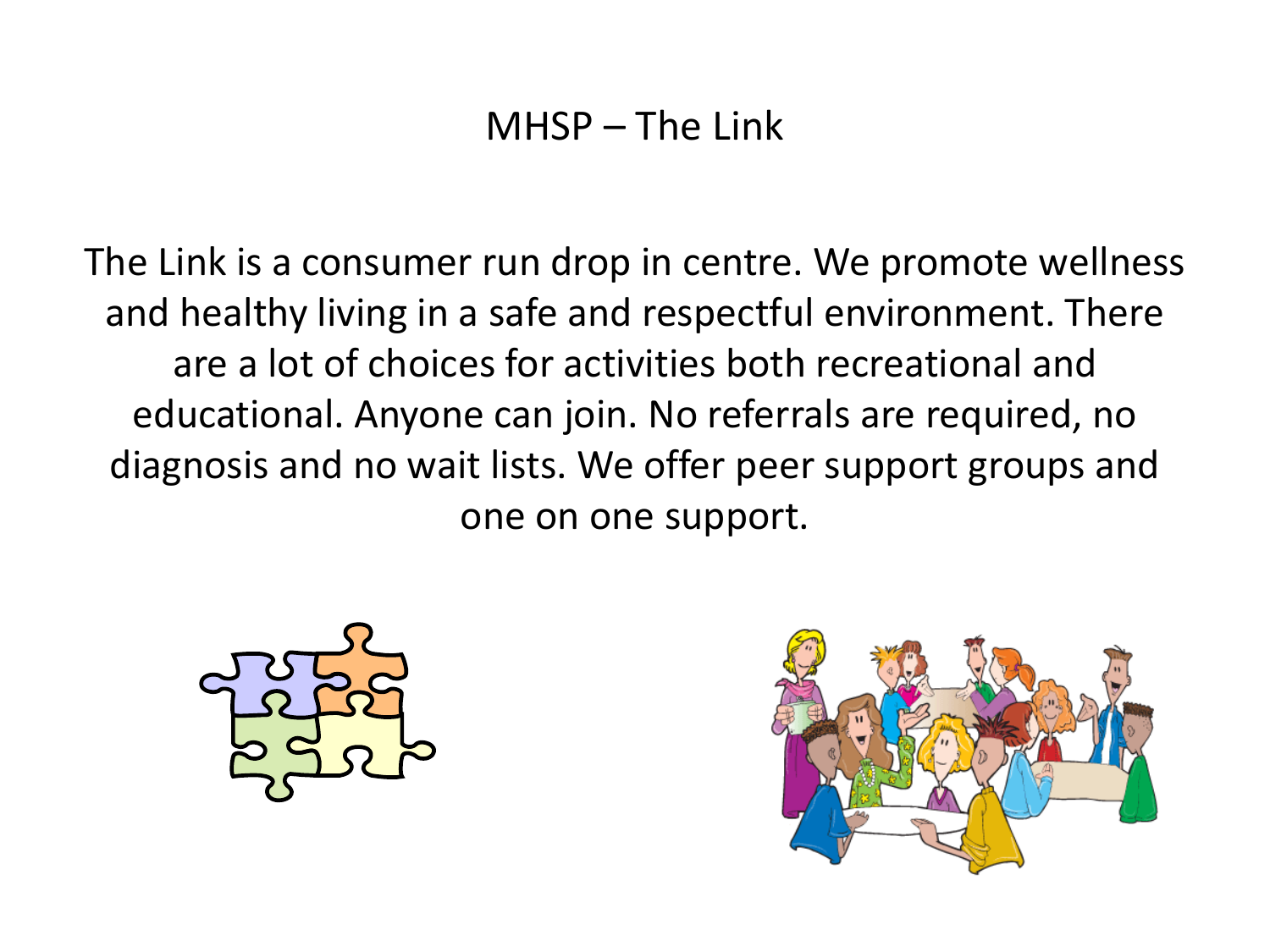The object of this workshop is to look at options based in peer support values that best support a peer who is having issues with hoarding behaviour and how to offer support for their family and friends.

There are several treatment methods offered for hoarding behaviour but my interest here is to just provide some basic background information and mainly to look at supports that can be helpful both to the person with hoarding behaviour and to their families.

As anyone who has tried to provide support around this issue knows, it can be difficult and frustrating to assist and to remain patient with a situation that seems so unfixable. There is a need to suport, inform and to listen to family members. There is often a lot of negative judgement interfering with supporting someone.

Becoming aware of the extent of the difficulties experienced with hoarding behaviour allows peers to better able to support someone and to also keep themselves safe and well.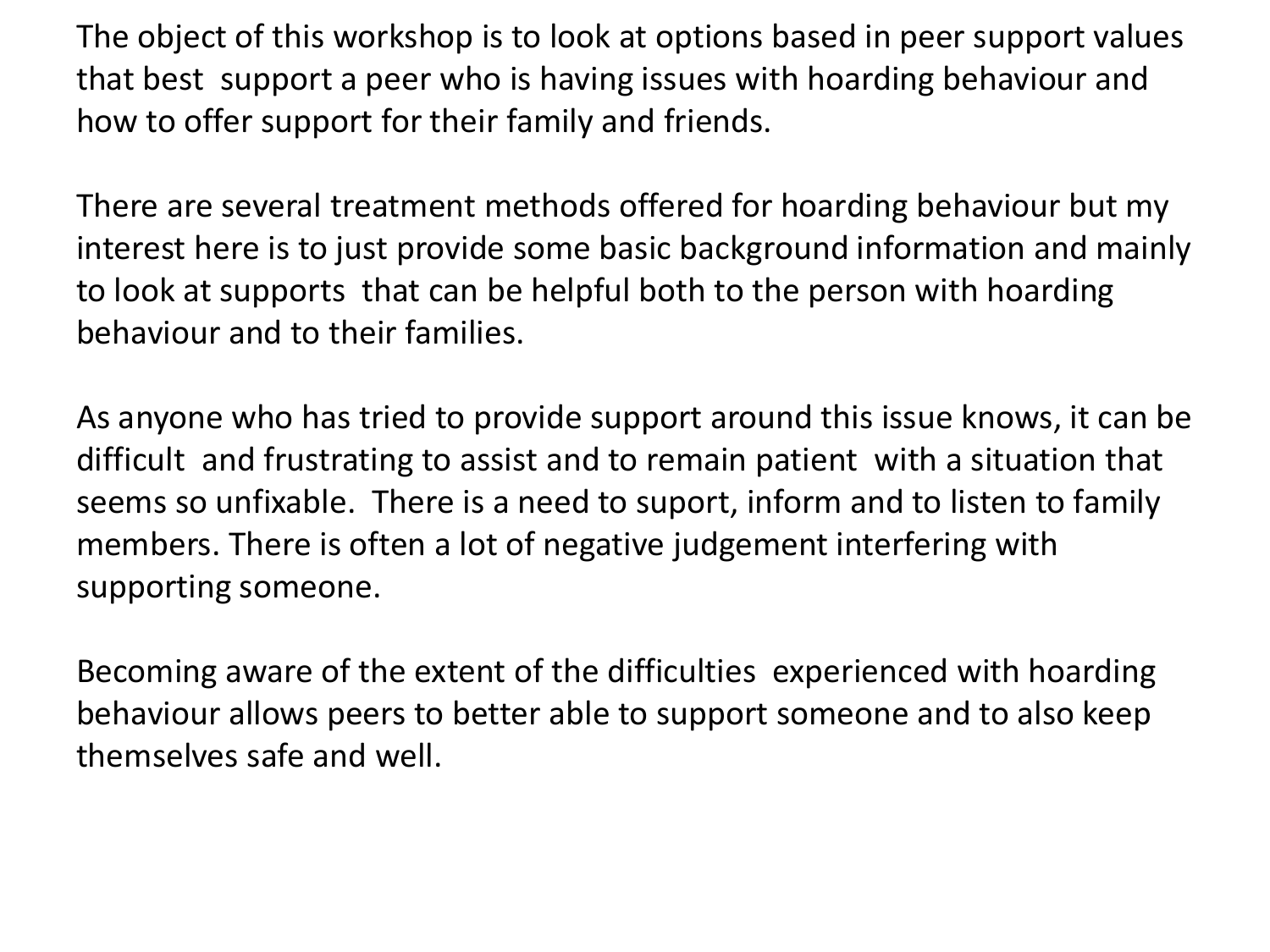But first let's look at some definitions of hoarding behaviour from a variety of sources:

An uncontrollable acquiring of items whether they are seen as needed or useful. Having so many things that they get in your way, make your space unusable and/or create health and safety concerns for yourself and others.

The excessive accumulation of items, regardless of actual value. These could be newspapers, clothes, expired food items, old containers or broken items that might become "useful" in the future. (We will not be looking at animal hoarding at this time.)

A persistent difficulty discarding or parting with possessions. Having an intense attachments to things; just the thought of getting rid of them causes extreme distress.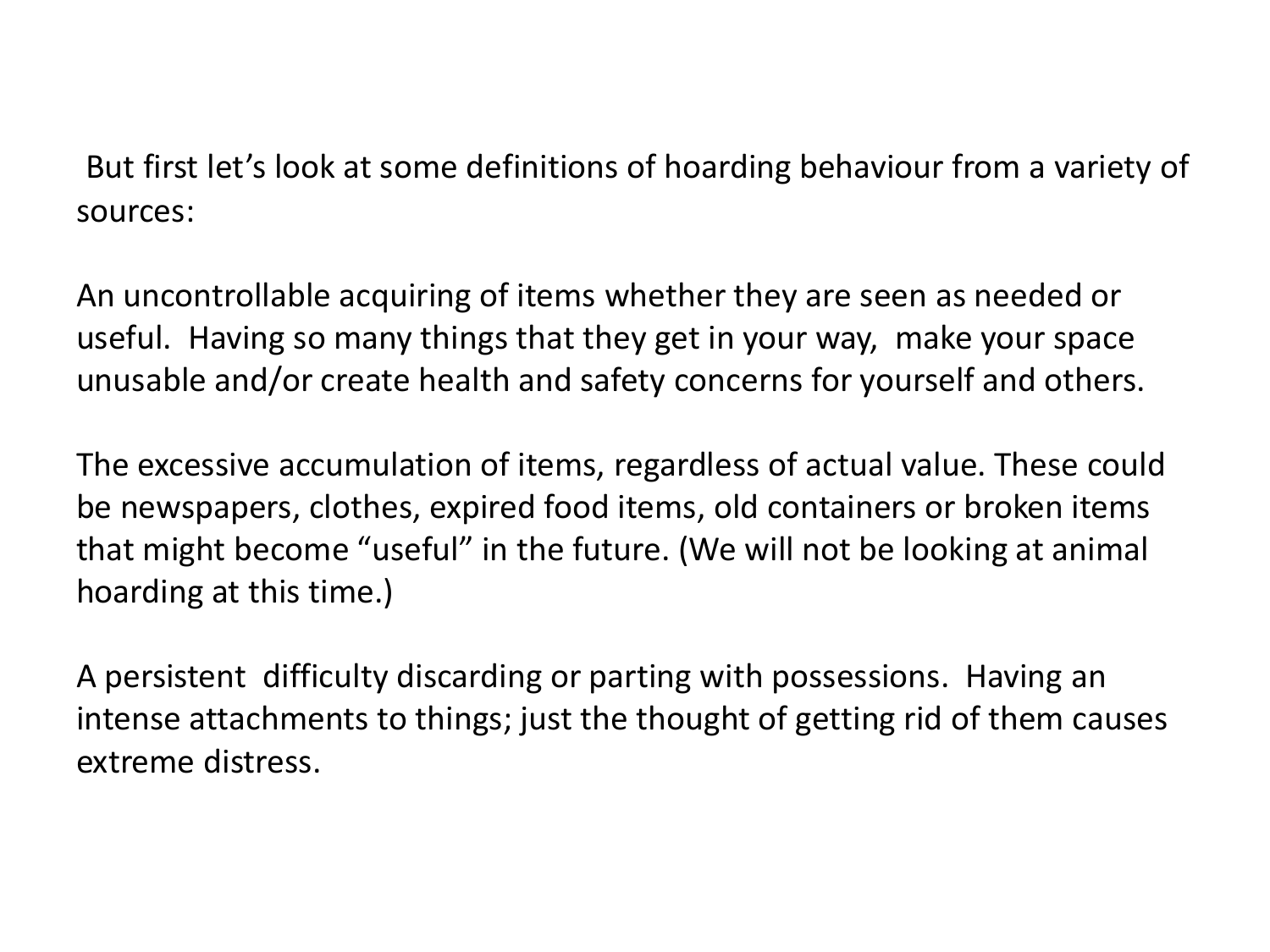Living spaces can become congested, unusable and unsafe. Piles of belongings can become hazards that can fall and injure or trap someone.

Mold can accumulate on dishes, garbage, sinks or food items and present a health risk.

Space can become infested with rodents and other "critters".

Left for a long time damage can occur to the structure of the building. As you look at the following it is a chance to identify your own judgements and to become aware how you may need to deal with your own attitudes.

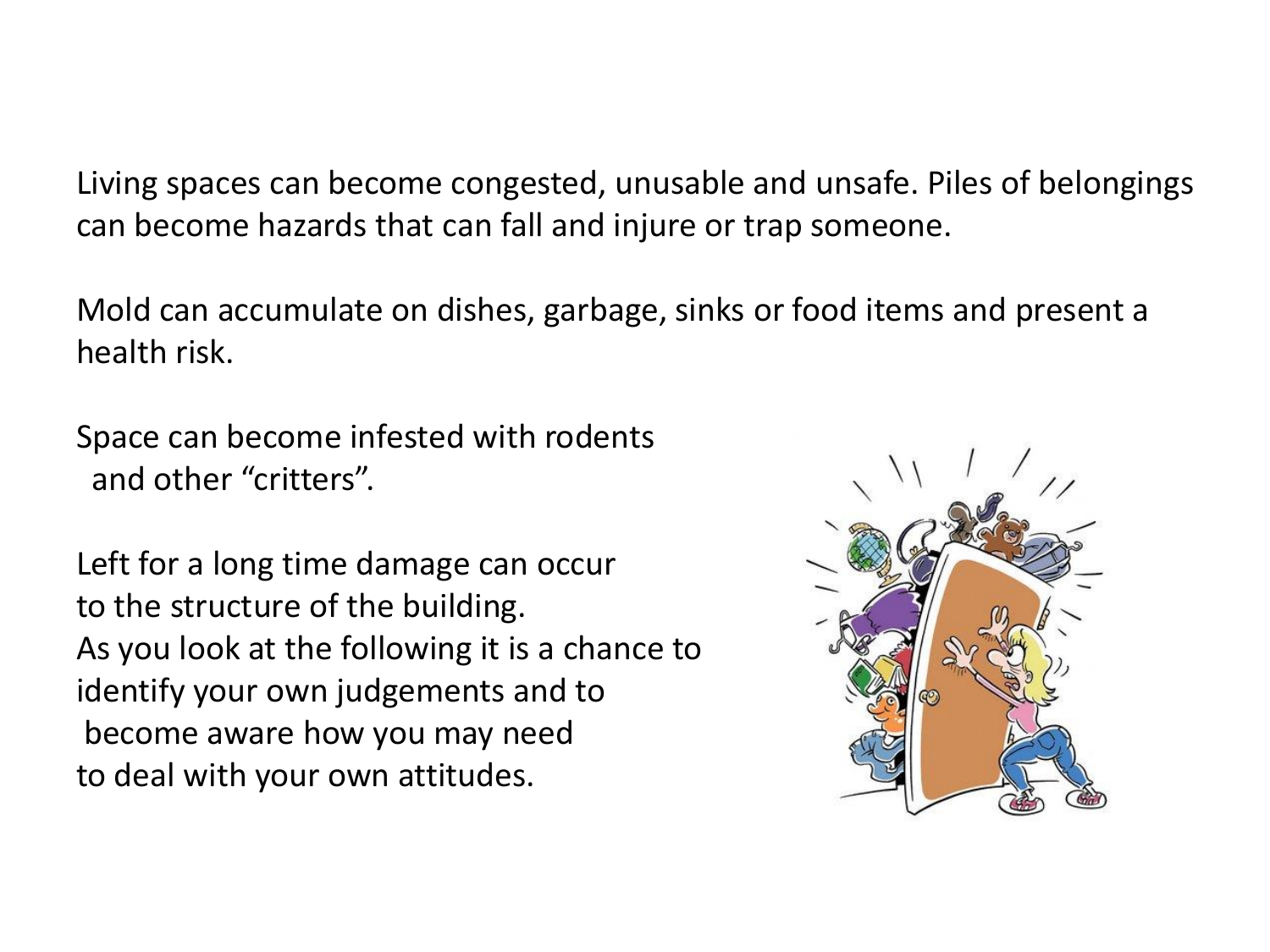These photos show the effects of hoarding. There are health and safety issues, the space is unusable and the items themselves are also at risk of being lost and damaged. Excessive acquiring can lead to financial risks including the loss of home, etc. Fines might be levied against the homeowner or tenant until the space is cleared, especially for fire risk. Eviction can be a risk as well.



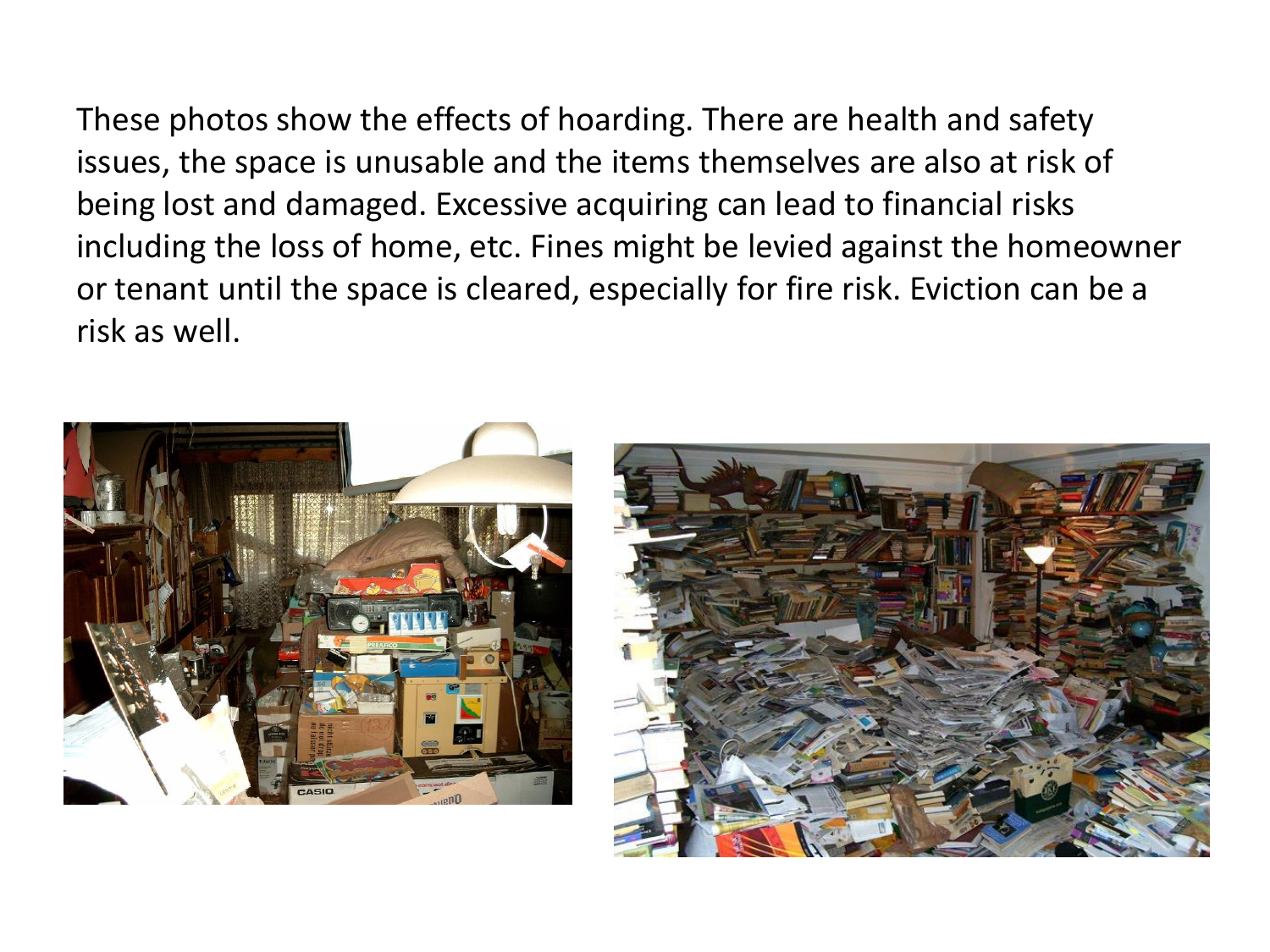This room is no longer functional as a kitchen. It is not safe and there are likely many health issues as well. Trying to walk through this space is risky too; a bad fall could result. There are also many risks for any pets in the home. Pointing out the risk to pets can be a motivating factor in starting the process.

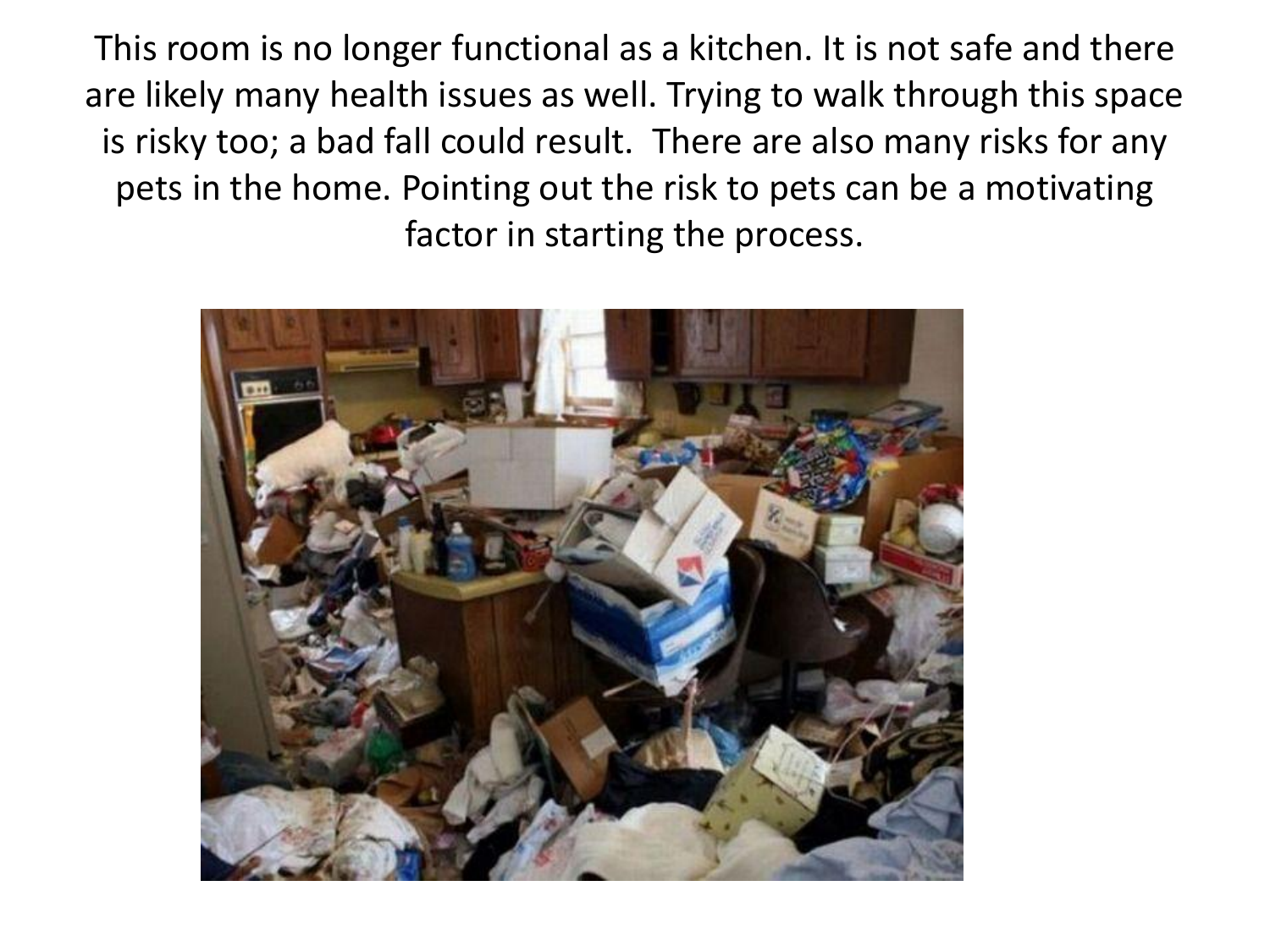There can be serious health and safety concerns for the person living with a hoarding disorder, for their family and quite possibly for any person who might help with cleanup.

As mentioned there can be mold, rodent feces, spoilt food, animal feces, excessive ammonia fumes from cat urine, dead critters, piles of belongings that can fall down, dangerous electrical connections, piles of debris covering broken glass or other hazards, and structure damage happening to the home. There is a strong element of shame whether with family or friends. It can be hard to remain respectful .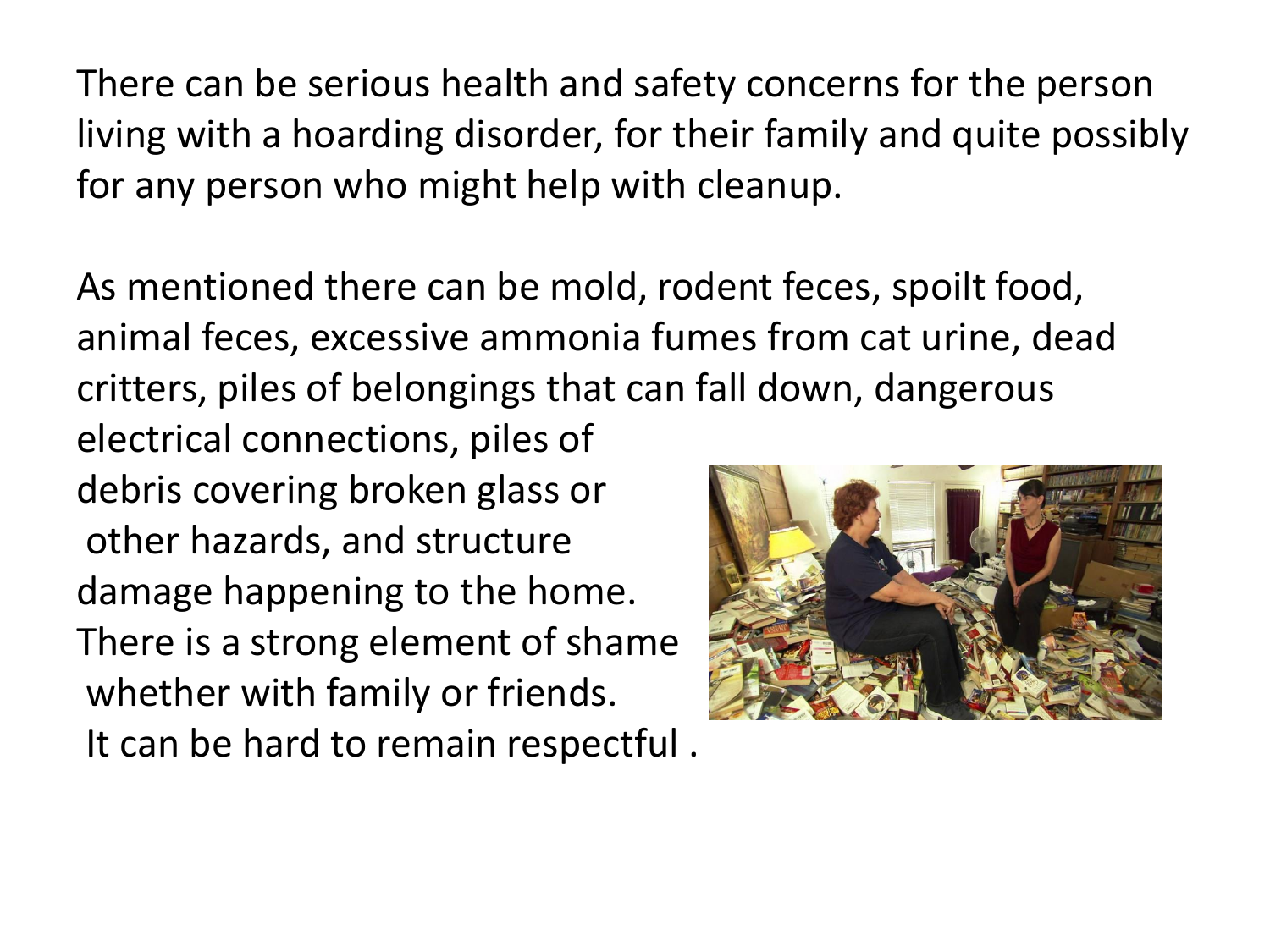There is no income level that is associated with hoarding, it can affect both rich and poor. It is more prevalent than we know.

In the home of two very wealthy brothers there were 170 tons of debris that had to be cleared from their large home.

Only 3 rooms of their 28 room mansion were somewhat useable. Among all the piles there were also 14 grand pianos.

Police were called when no one had heard from the brothers in days. It took them 18 days to find the bodies in the mess.

Piles had fallen and trapped the one brother who then died, the other brother died a little later because he was no longer being looked after by his trapped brother.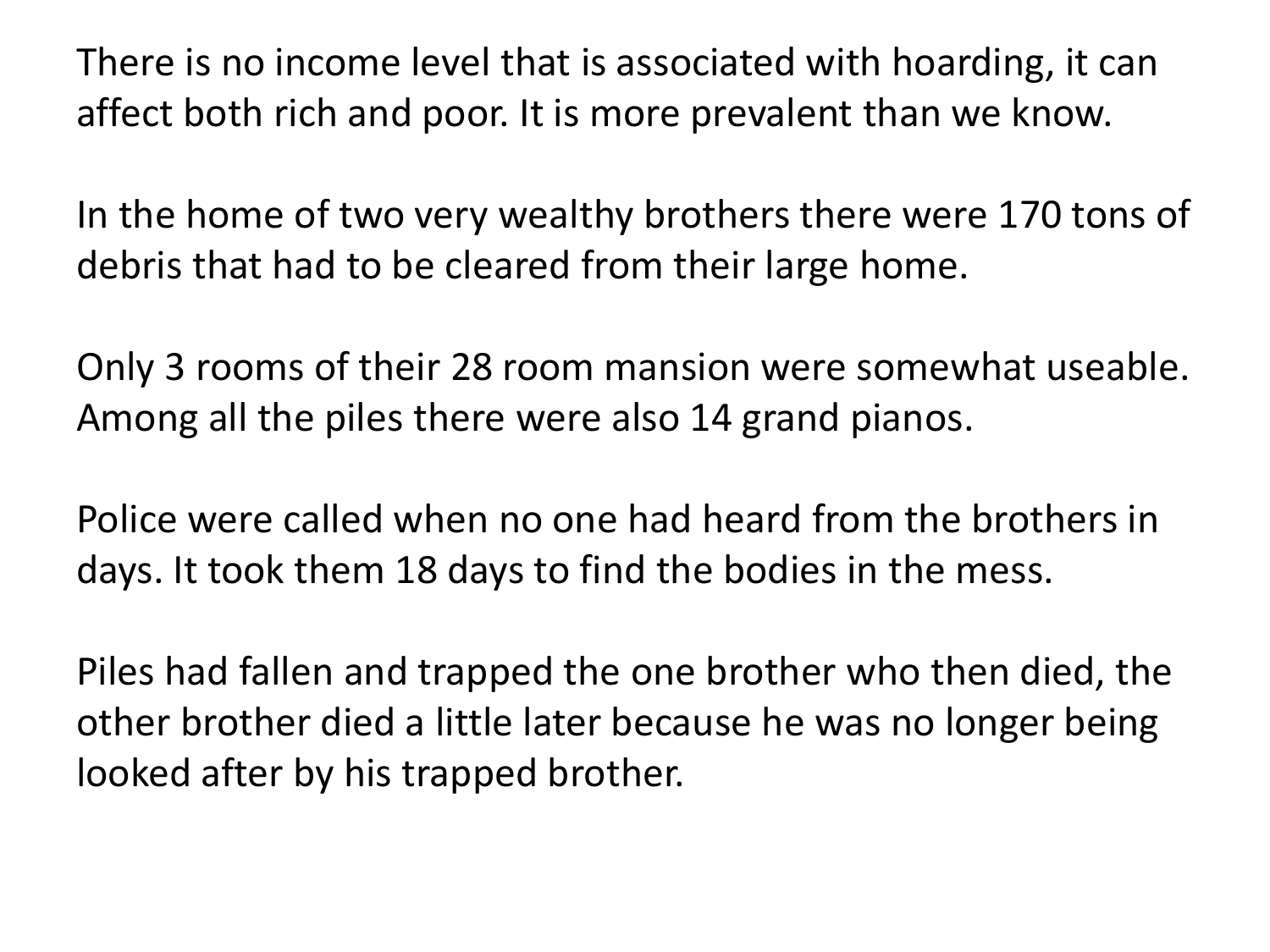Peer Support:

There are a number of things that peers can do to support someone coping with hoarding behaviour.

Not everyone who hoards is interested in fixing things. Not all recognize that there is a problem. Lack of awareness of the degree of mess is part of the issue.

There is no point arguing with the person, experience shows this is more likely to entrench them in their behaviour. However for family members this has often ended up being the approach taken. It is very frustrating to see someone's living situation deteriorate.

It can be hard to maintain a respectful and understanding attitude. Peer support is good for increasing awareness of the problem for both the person and their family or friends.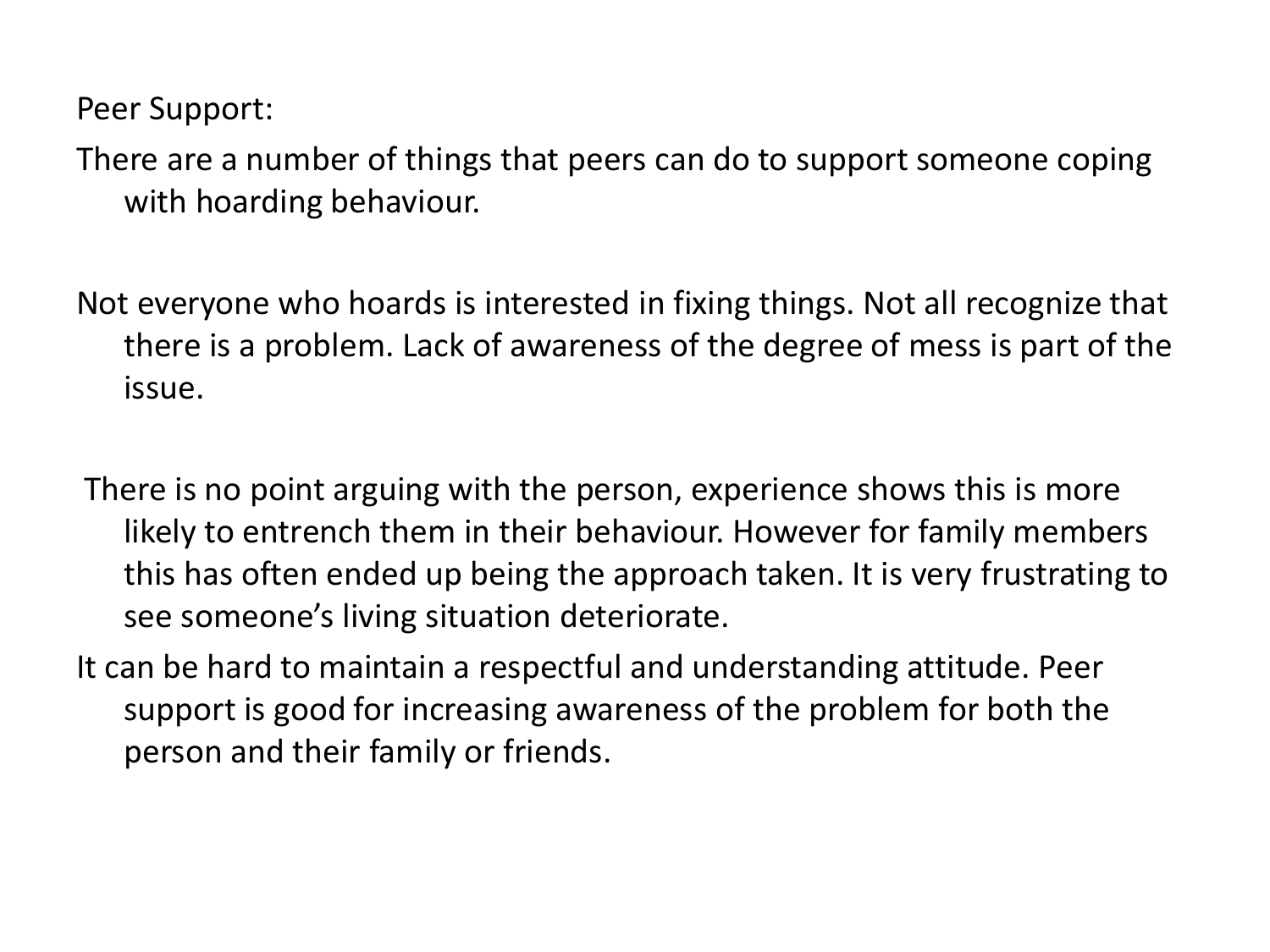What can be helpful is learning to understand the complicated nature of hoarding behaviour. There are no quick fixes. It is a serious "disorder" that can reduce the quality of life and lead to financial risk and relationship ruptures.

It is best never to get talked into going in and throwing a person's stuff out.

This process is very distressing for the person who values what they have, even if you see it as junk. There seems to be no lasting effect of a forced clean up. People can feel that they have lost control of their space and belongings and feel that they can't trust anyone to help. Hoarding will resume and resentments will build up.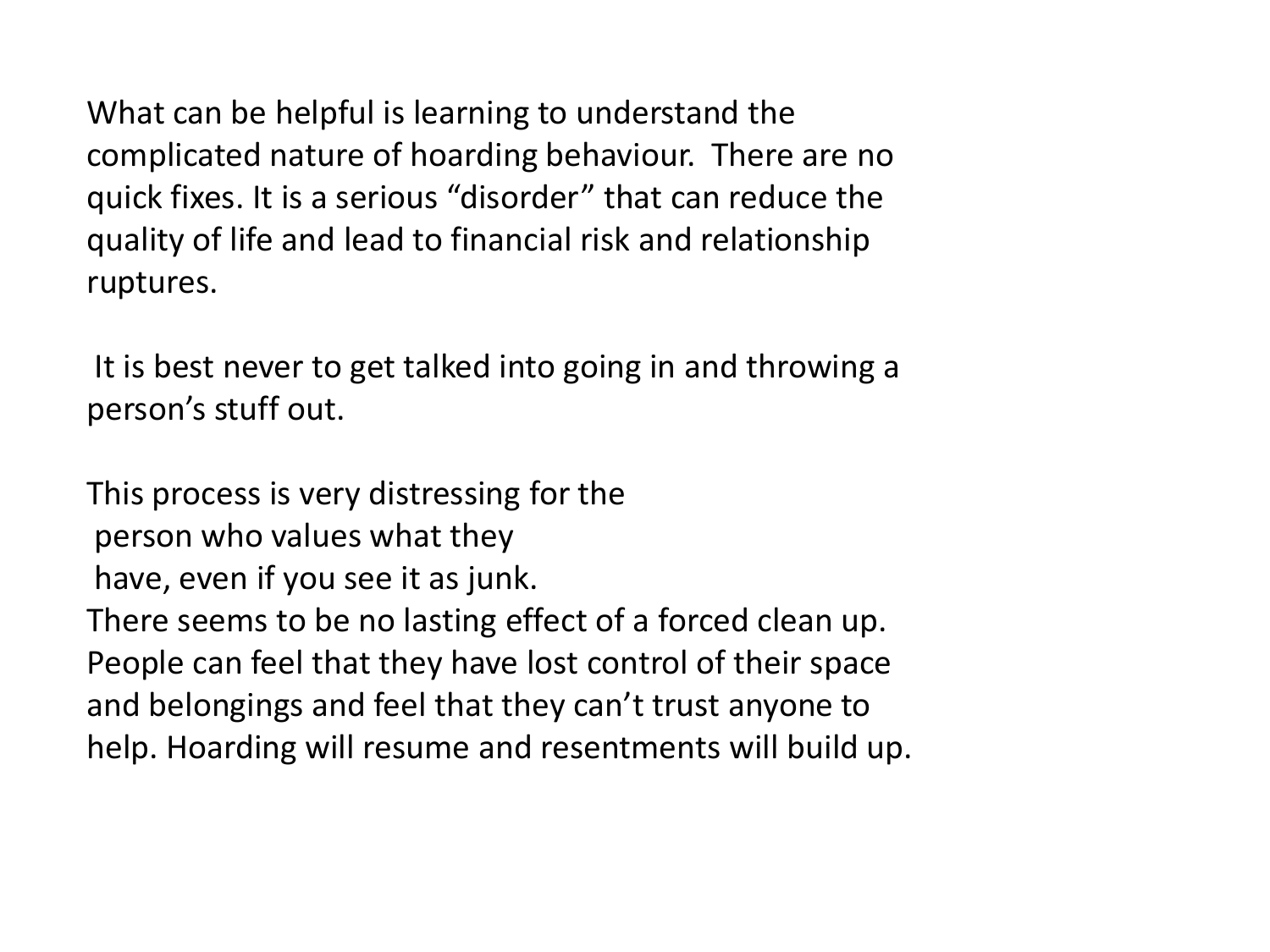## 1 Listen & understand:

Any support you can offer requires respectfully discussing the issue with the person and outlining some helpful simple things to do that can be fairly non intrusive to start. It is essential to start by building trust.

2. Safety: If someone requests or needs help with managing their space a good beginning step is to ask if you can use masking tape to indicate paths through the belongings. This creates safer paths for access to rooms in the home. Decisions to sort items need not be made at this time. This is just a start towards increasing safety and can help to build trust with the supporter.

3. Motivation: Beginning discussions around the persons hopes and wishes in accessing their space more is also a good way to increase motivation. Perhaps they would like family members to visit occasionally . Very often families have given up coming by as the space is so congested. These conversations can be the start of someone considering that there might be some value in the hard work of sorting their belongings.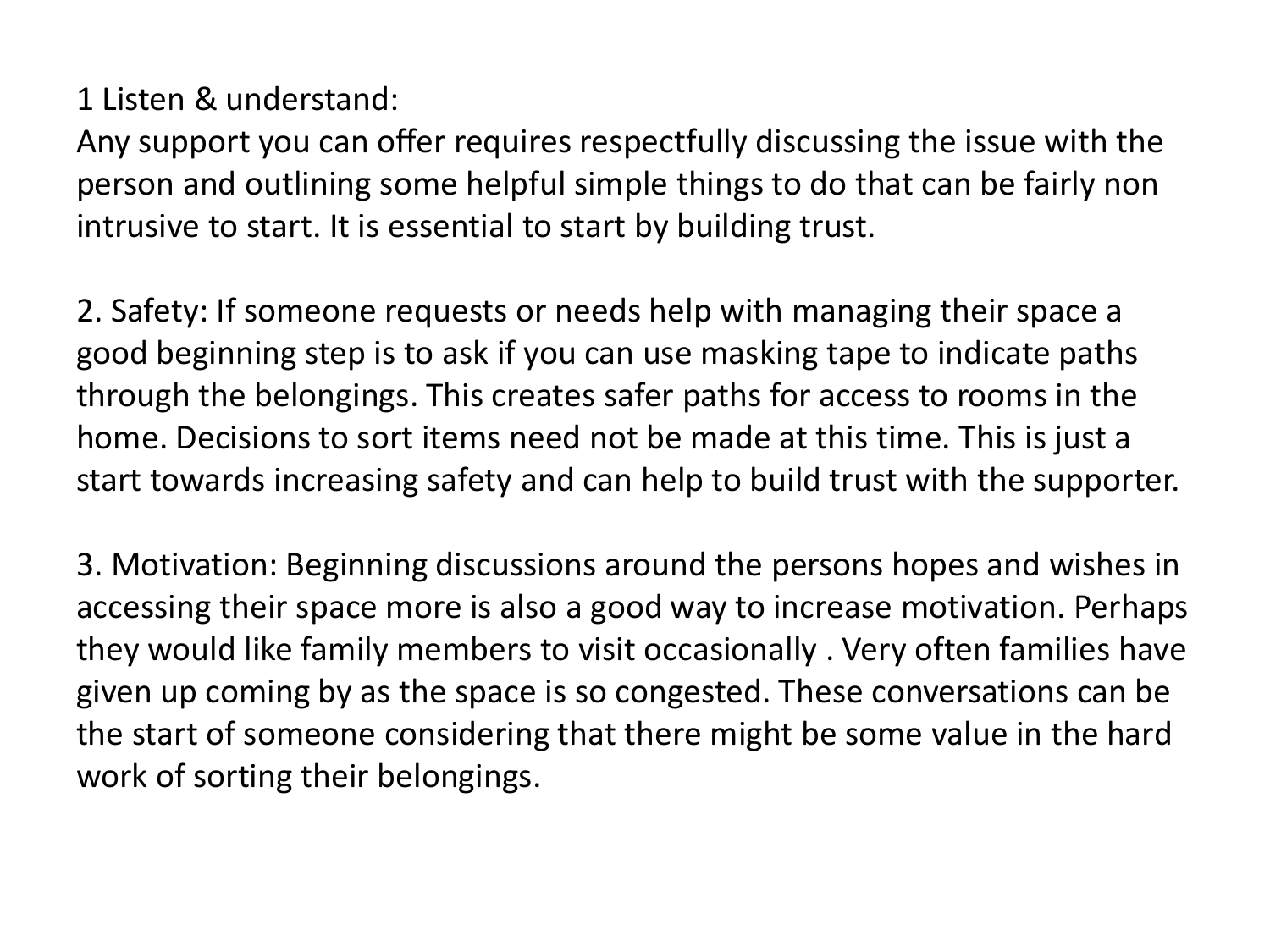Sometimes the need to clean up presents as a crisis situation as when a landlord or social worker identifies health and safety risks in the home. This presents a challenge as the impulse is to go in and start the sorting process without adequately consulting the person whose living space this is.

Forcing someone to clear their space is not a supportive thing to do. It creates a great deal of stress, and does not provide any long term solution. There are some more helpful ways to deal with this crisis situation.

For instance you might have someone speak to the fire department or landlord and explain that some measures will be started, supports will be provided and that safety issues will be paramount. Changes will be made. This might extend any timelines given by authorities and provide a chance to work with the person.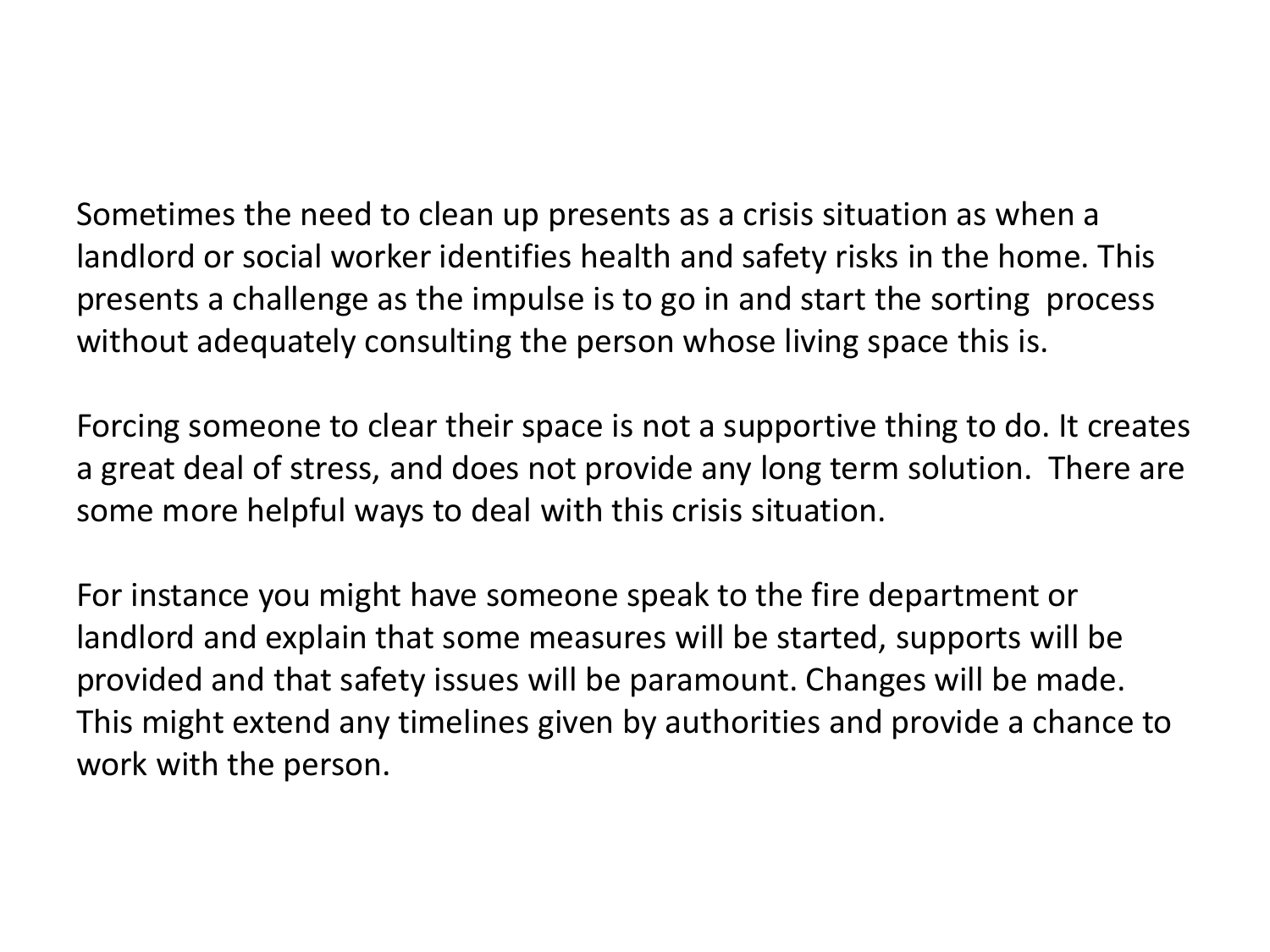One way of starting this process is to use a hula hoop to cover a small area of a room and asking the person if they can start sorting in this small space to begin with and that is all at one time. They are in charge, but support can be offered if wanted.

Sorting can involve having a pile of "to keep" "to donate or chuck" and a pile of "don't know." This can be a more manageable way to comply with a health and safety risk.

Support can also include offering to take things away to donate or chuck. The emotional support of a group can be important in this process.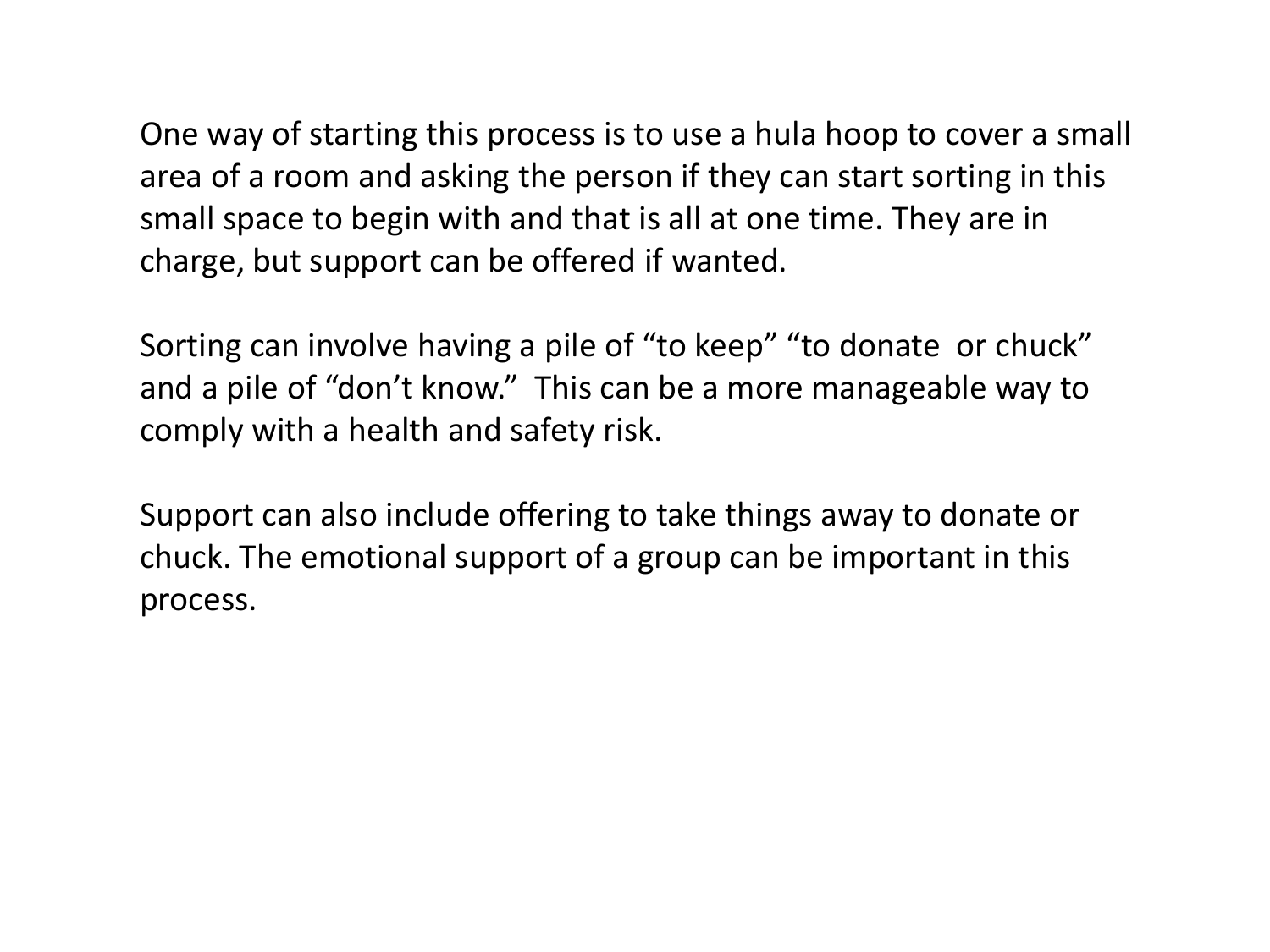Looking at some unhelpful beliefs of the person can also open a discussion. Some of these beliefs are very strong and intense. A person might feel that there is risk associated with getting rid of things: "I might need this" at some time; "I might fix this and sell it" at some time; "what if I regret throwing something out, I might make a mistake. I can't risk that." There is often a very emotional attachment to things.

Looking at these points is helpful in understanding where a person is at and the extent of their concerns in dealing with the problem. It opens the possibility of increasing awareness of the situation on all parties involved. And offers venues to support.

Another issue to deal with can be complete avoidance, as sorting and clearing causes such distressing feelings and can be so overwhelming. It can seem daunting.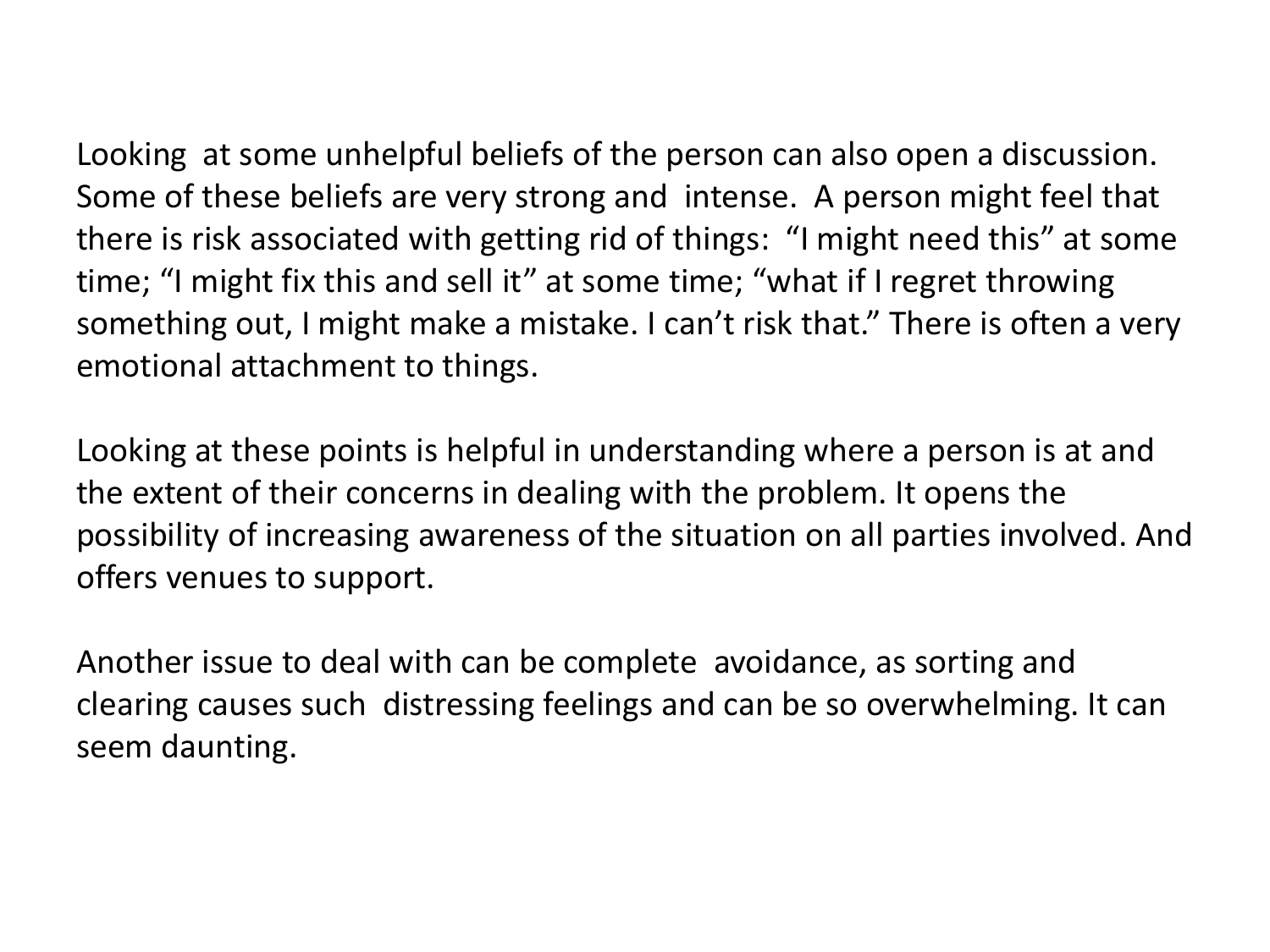As mentioned, clearing others stuff is extremely distressing for the hoarder. This is not a preferred option although there are circumstances where this might become necessary – i.e. health and safety issues, fire risk, local

bylaws, rodents, refusal of hospital to send patient home until home is safe and clean. Even then this needs to be Cautiously and respectfully done. It is unlikely to be a permanent fix; the piles of stuff usually accumulate once again and the process will be extremely distressing for the person.

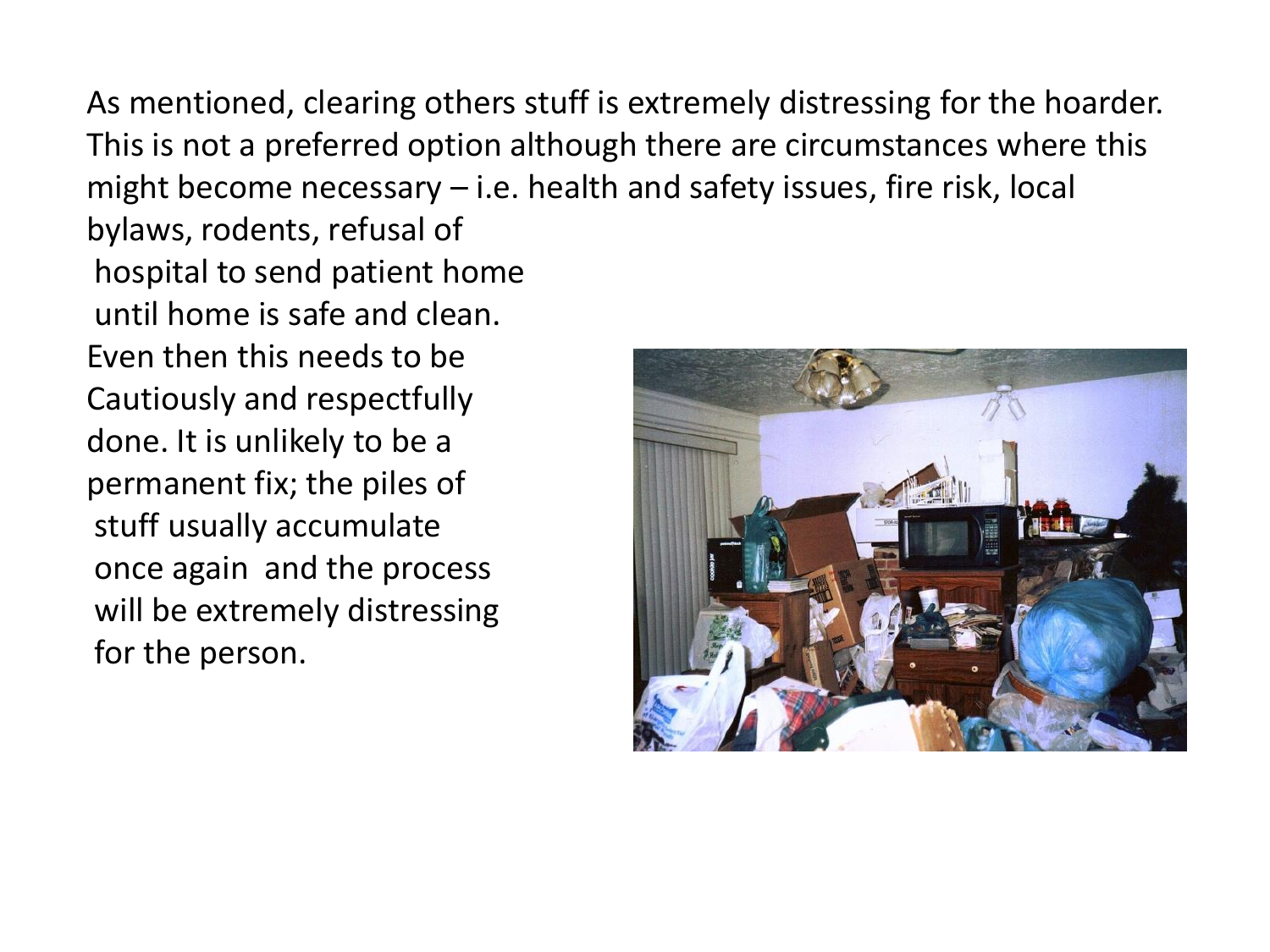Our best approach as peers is to be available to listen and to support the person.

Be a motivational cheerleader, encourage small steps, become informed, be patient, don't throw things out, be respectful.

Help to organize Peer groups. Support for the person and for their families. Don't tell the person how they should feel. They can be experiencing shame, fear, loss of control, being overwhelmed, angry, resentful.

Help the person to focus on the task. Provide emotional support, do not make decisions for the person, help with hauling if possible, don't argue. Don't move things without permission.

As a beginning step encourage sorting small areas at a time – try marking off a path through the space to make for safer passing. Keep the path clear.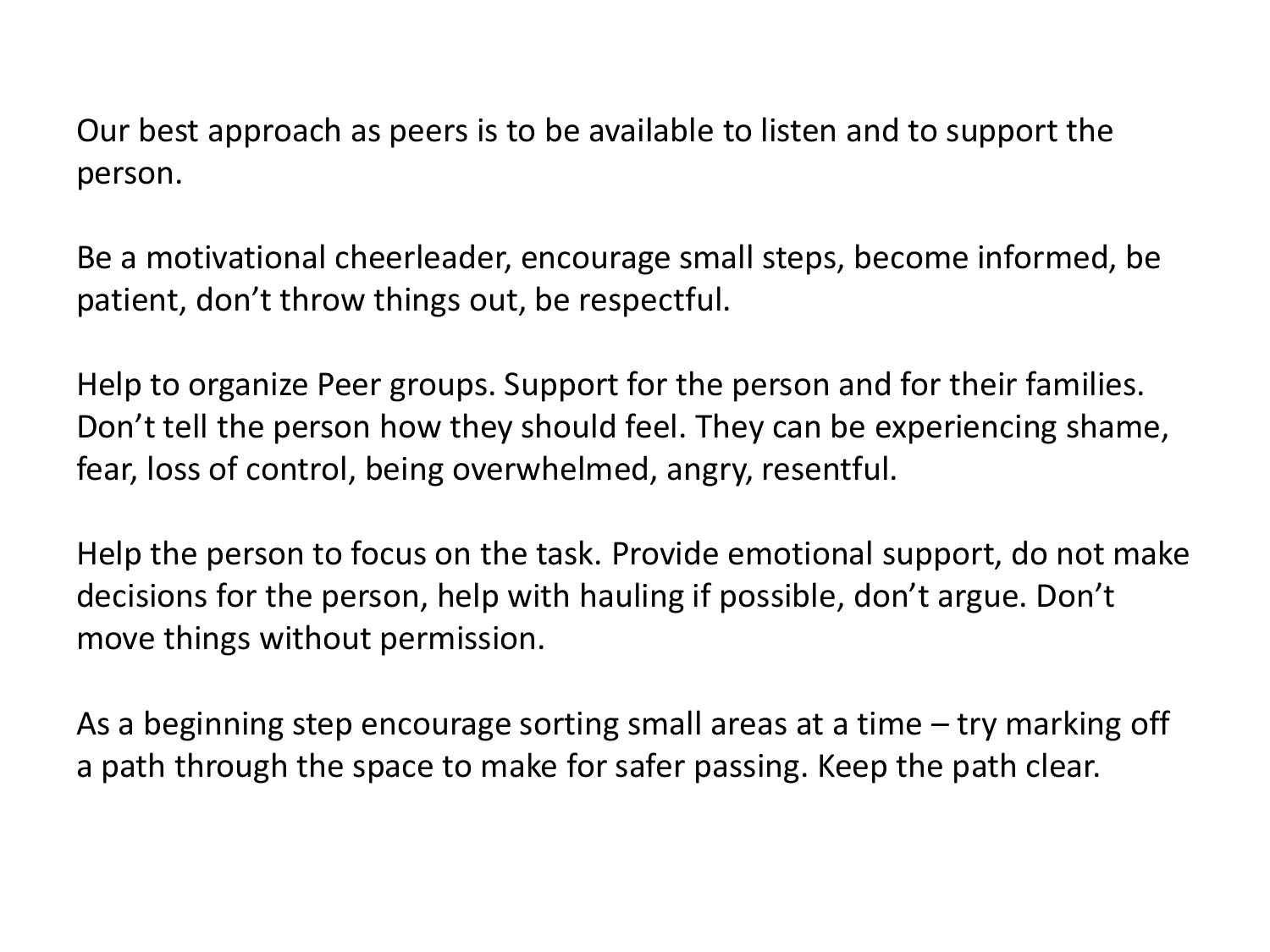Peer supporter's safety:

If you will be supporting someone with hoarding behaviour it is vital that you keep yourself safe.

Identify your boundaries of what you are willing to do, be aware of safety hazards: moulds, smells, rodent feces, ammonia from pet urine, broken items, falling items. Have equipment that you need – masks, gloves, good shoes, bags, boxes and anything else you feel necessary. Do not enter a space where you feel unsafe.

Respect your own distress and consider limiting the time you have to assist the person. For family members patience may be at a premium as a history of this behaviour can be very frustrating.

Don't work beyond your own tolerance level.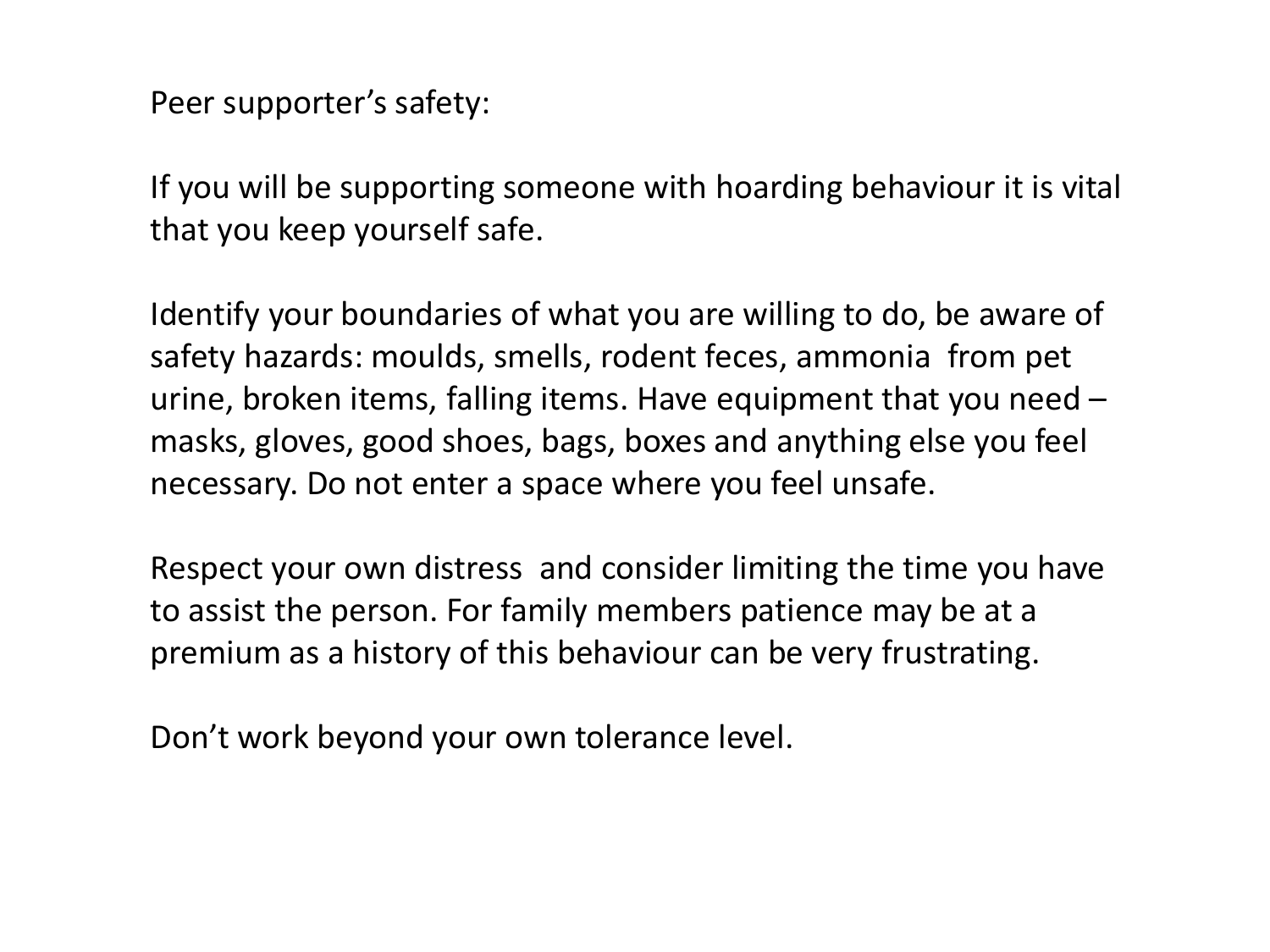If you have a partner who has hoarding behaviour it is important to clearly state your boundaries and identify your space that you need kept clear.

Fighting usually makes it worse and causes resistance in the behaviour. State your needs calmly and firmly and give a reasonable timeline for your parts of the space to be respected.

Talk about acquiring, how to slow it down; encourage person to get help. Without it the situation tends to get worse, it does not resolve itself.

Know local recycling depots, second hand stores, reuse stores, charity organizations to help with sorting.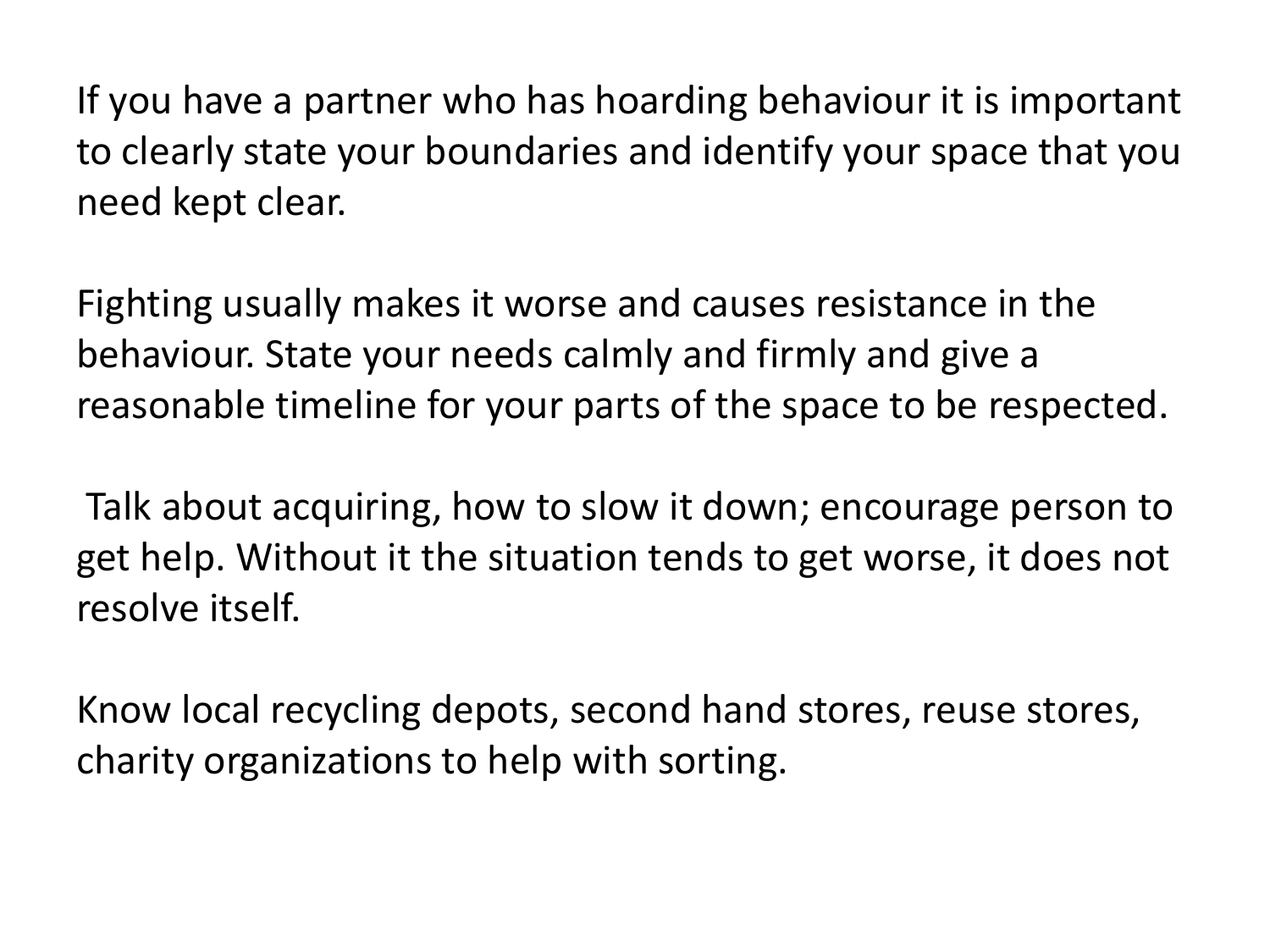Quotes from people who have hoarding behaviour.

" I seem to get overwhelmed. Things just pile up. I don't intend to keep things but I don't get around to getting rid of them. At least two rooms in my house are unusable, piled several feet high. Clearing them seems impossible. I just can't carry that much stuff down the stairs or out of the house. I keep adding to the mess because I don't know what to do with the new stuff. I need to stop getting more, but getting things makes me feel good . I've tried getting rid of a bag at a time, but it is such a big job that I get stuck. I hate making the decisions to keep or chuck things, it's painful."

The insights gained from listening to a person are key to finding areas to discuss, to help raise awareness and to find possible reasons to stimulate motivation.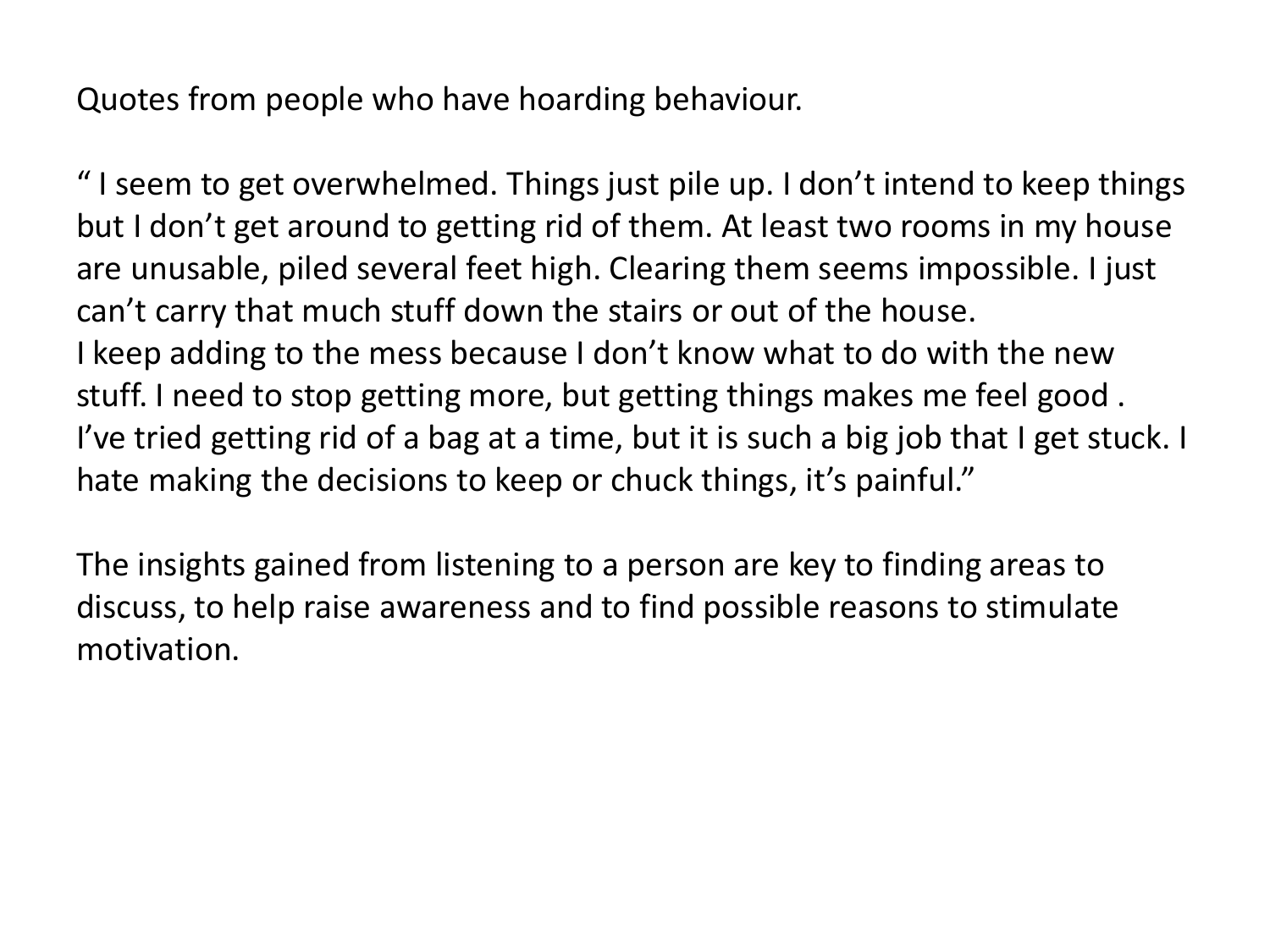Getting a person ready to deal with their stuff is a very long process involving understanding the perceived value of the items, what they represent to the person, and getting to control the new stuff coming into the space and motivation. This does require professional treatment.

Learning to understand the complicated relationship that people with hoarding behaviour have towards their belongings or other items that they keep is vital in becoming able to support them.

Frequently much needed support needs to be provided to family members and friends. Hoarding behaviour can often cause painful issues in families.

 There may be long standing arguments and ruptures in relationships that make dealing with this behaviour very difficult. Often a family member is not a good fit as a supporter because of the complicated history they may have on this topic.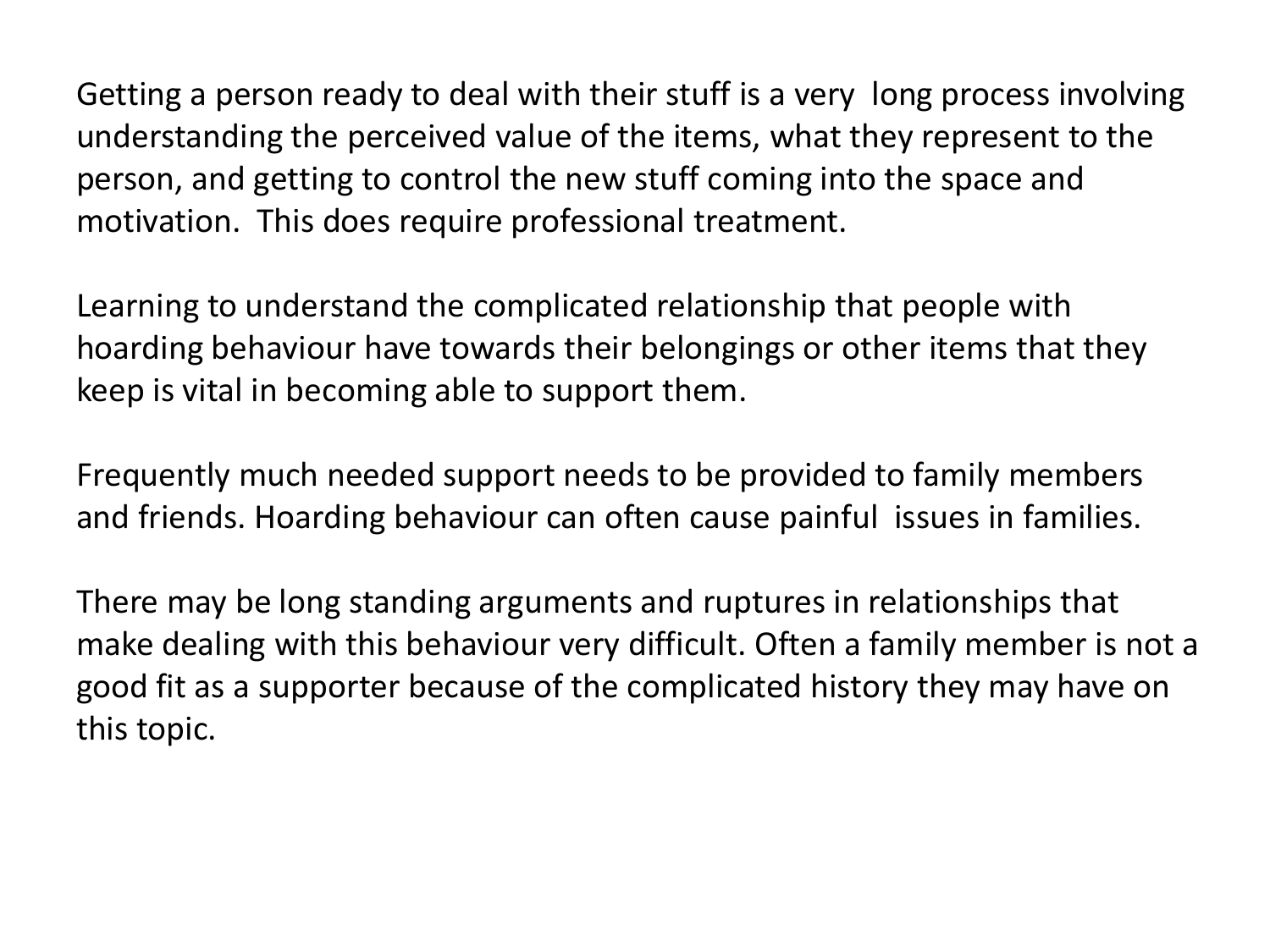Issues often arise when family members become upset at the condition of a loved ones space and want to see change. Most people are impatient with the rate of accomplishing any change at all and can become very frustrated. Resentments are felt and intrude on relationships.

It bears repeating that without an appreciation of the complicated relationship that the person has with their belongings it is hard to maintain patience with the situation. Learning to understand the difficulties in overcoming this behaviour is vital. A person who hoards cannot be successfully forced to clean up despite the urging of family or friends.

Not all people who hoard recognize that there is a problem. This also causes conflict in a family.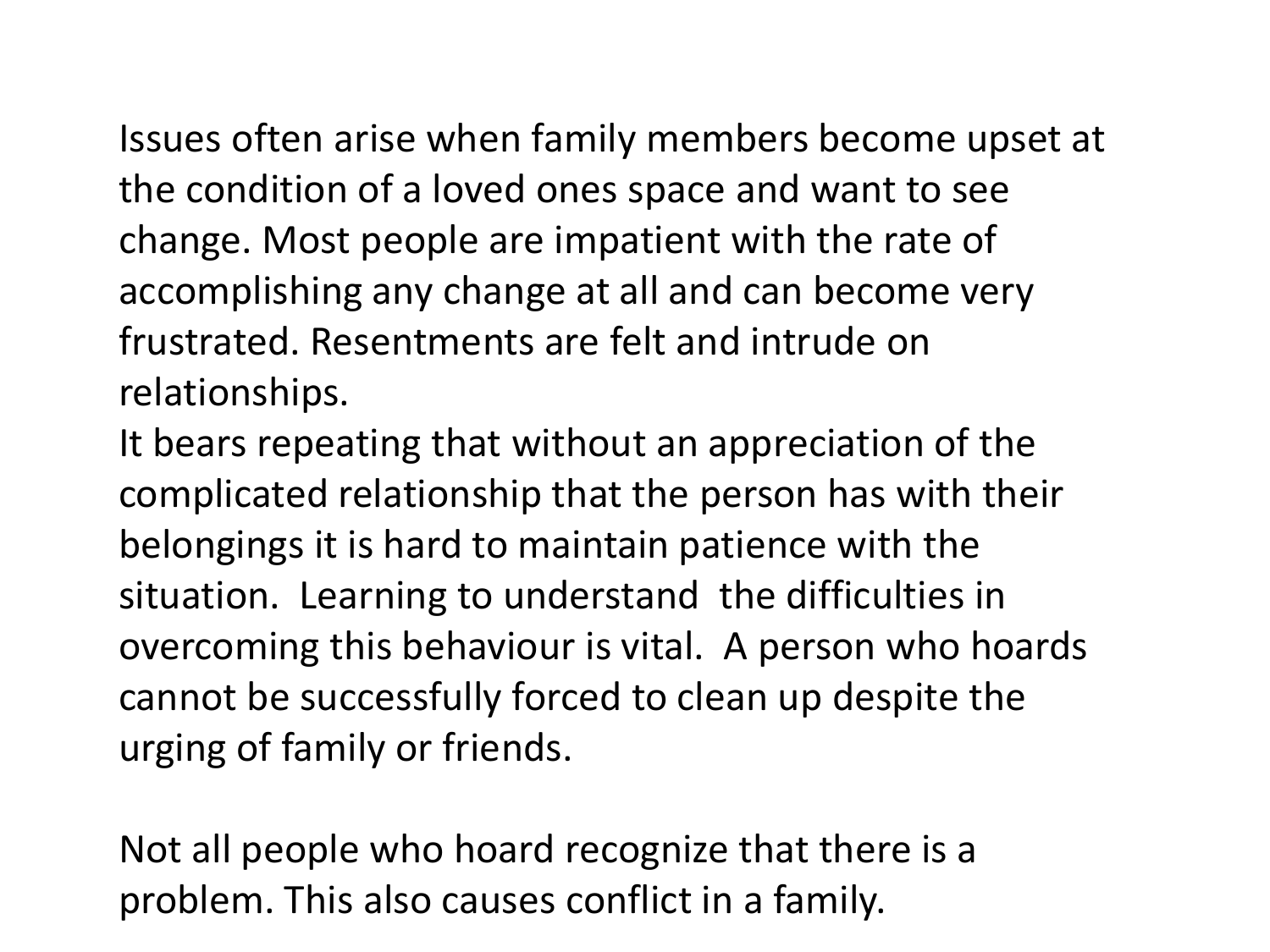Look into local programs at mental health facilities to treat people with hoarding behaviour.

Making these changes is a long process, it can take 2 years before the person might be ready to begin sorting.

Help the person to consider accessing the help available and support them in starting this process.

Patience, education, understanding, respect and everyone's safety are paramount.

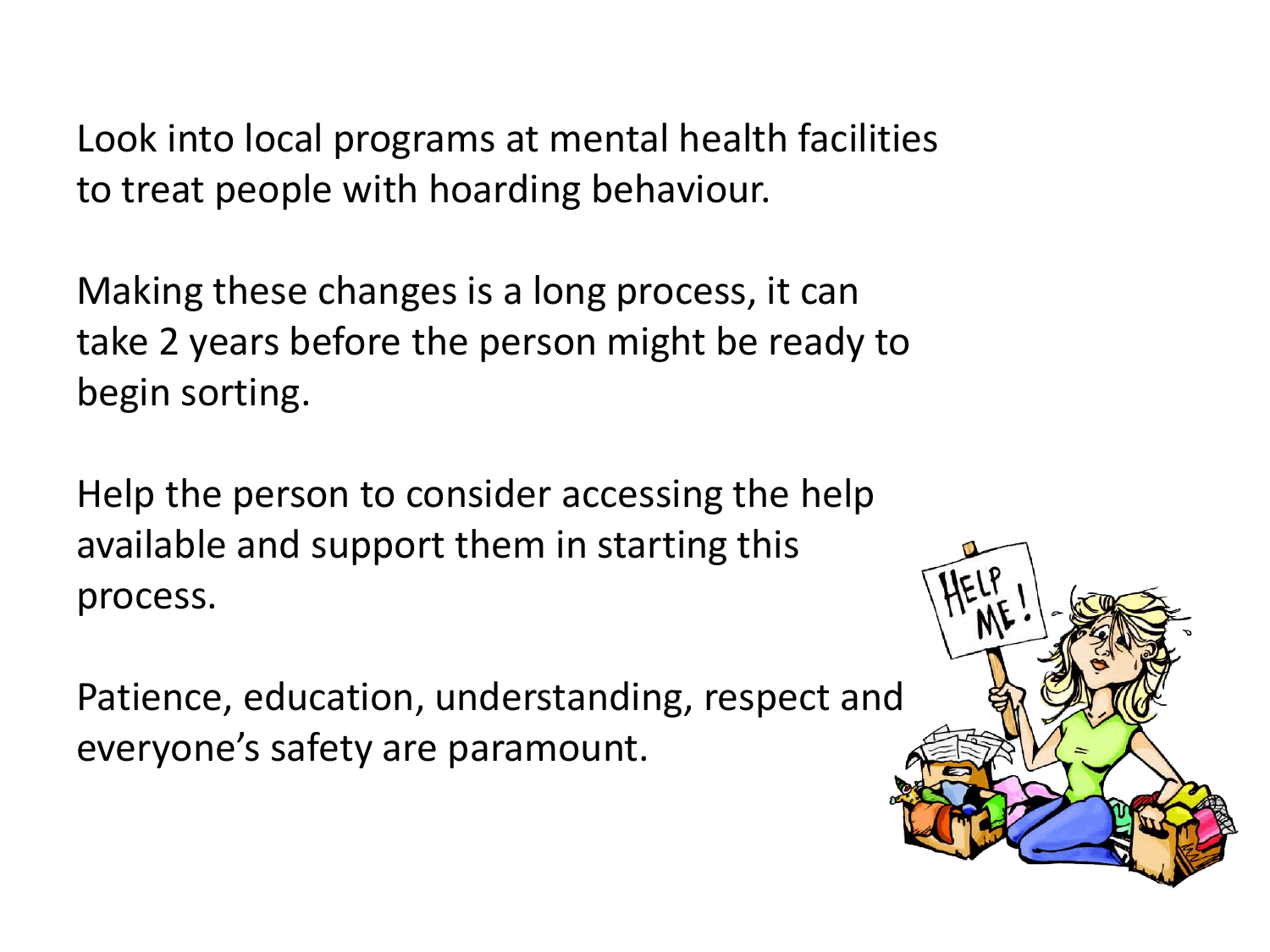More quotes:

" I will buy things on sale, lots and lots of them, more than I need and chances are the food items I buy will expire before I can use them. I can't stop this. I also buy clothes – on line, on sale or at second hand shops. I cannot wear them all, most just settle onto the floor where they stay.

I spend a lot of money, I can't afford to keep this up, but I can't stop either. It's a problem for my husband and children. Buying online has become a real problem for me, because I can do it at anytime, especially when I can't sleep."

"I'm not really wanting to stop but I see it's a problem for my family. It's also expensive."

These quotes show opportunities for supporters to ask questions, learn more and to ask the person how they feel and what they might want done, or not.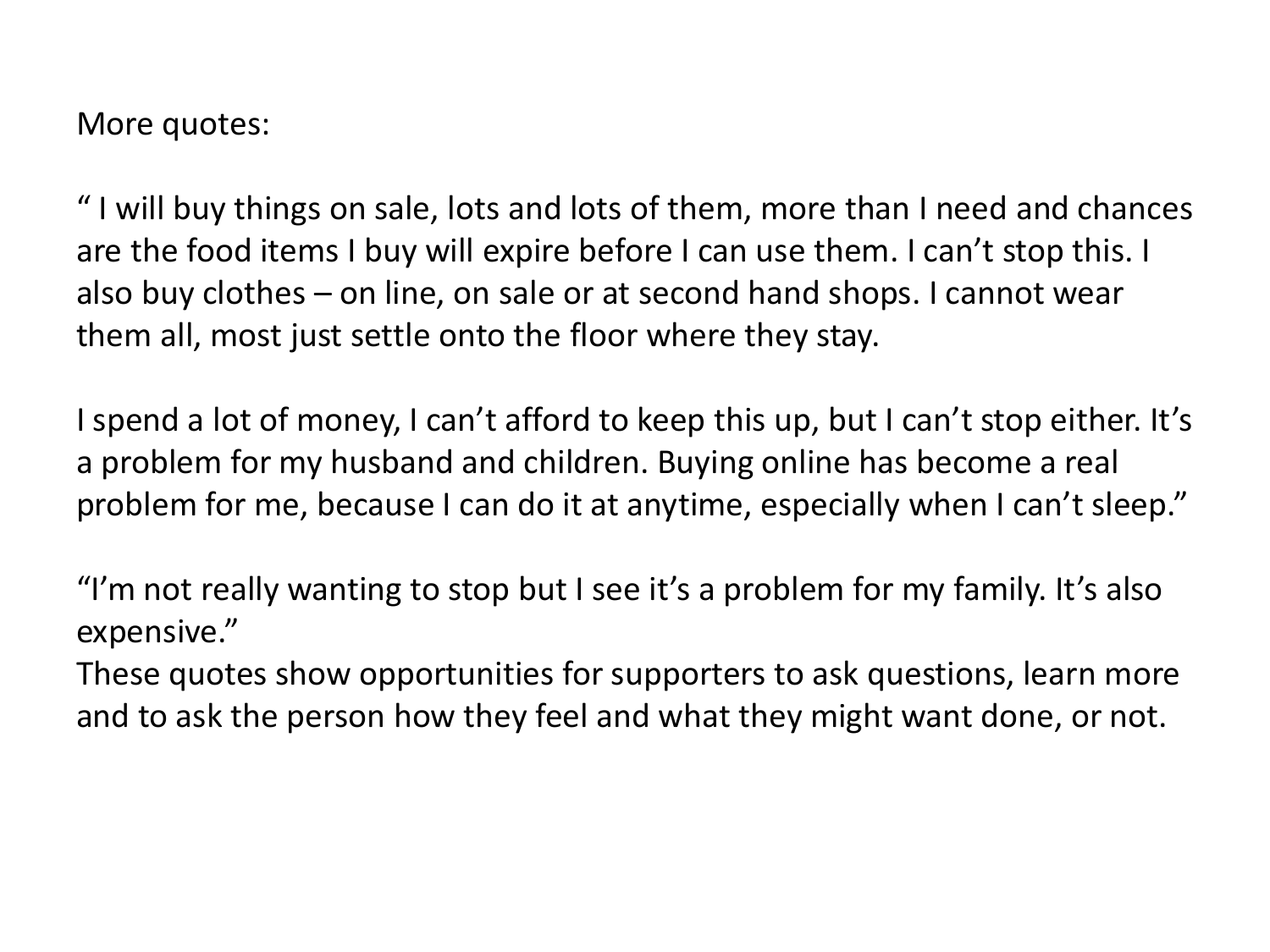"I don't want anyone coming to the house, my family won't come because it's too bad for them. They try to give me ultimatums. It doesn't work. I feel sad, I miss them. The shame is bad. But I can't change."

"I don't want to be manipulated."

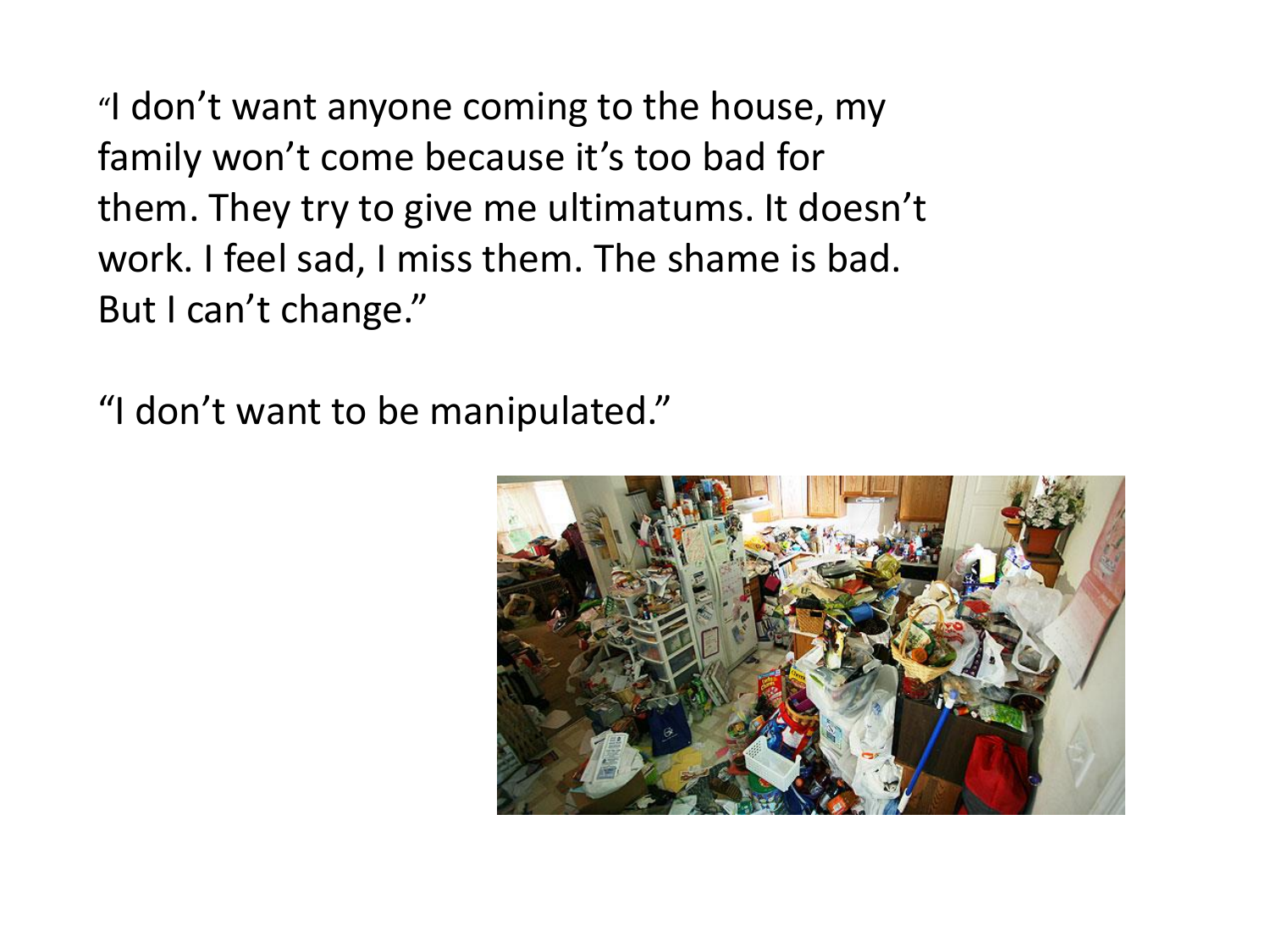"I have a lot of shame when I get new things. I hide them from my partner. He is usually amazingly patient with this behaviour, but it is getting crowded in the house and I spend a lot of money. I don't know another way that helps my anxiety and also feels good – for awhile at least."

"This has become my dirty little secret. From the outside my home looks ok. Nobody gets in."

"I'm getting in debt, it's frightening; I'm out of control."

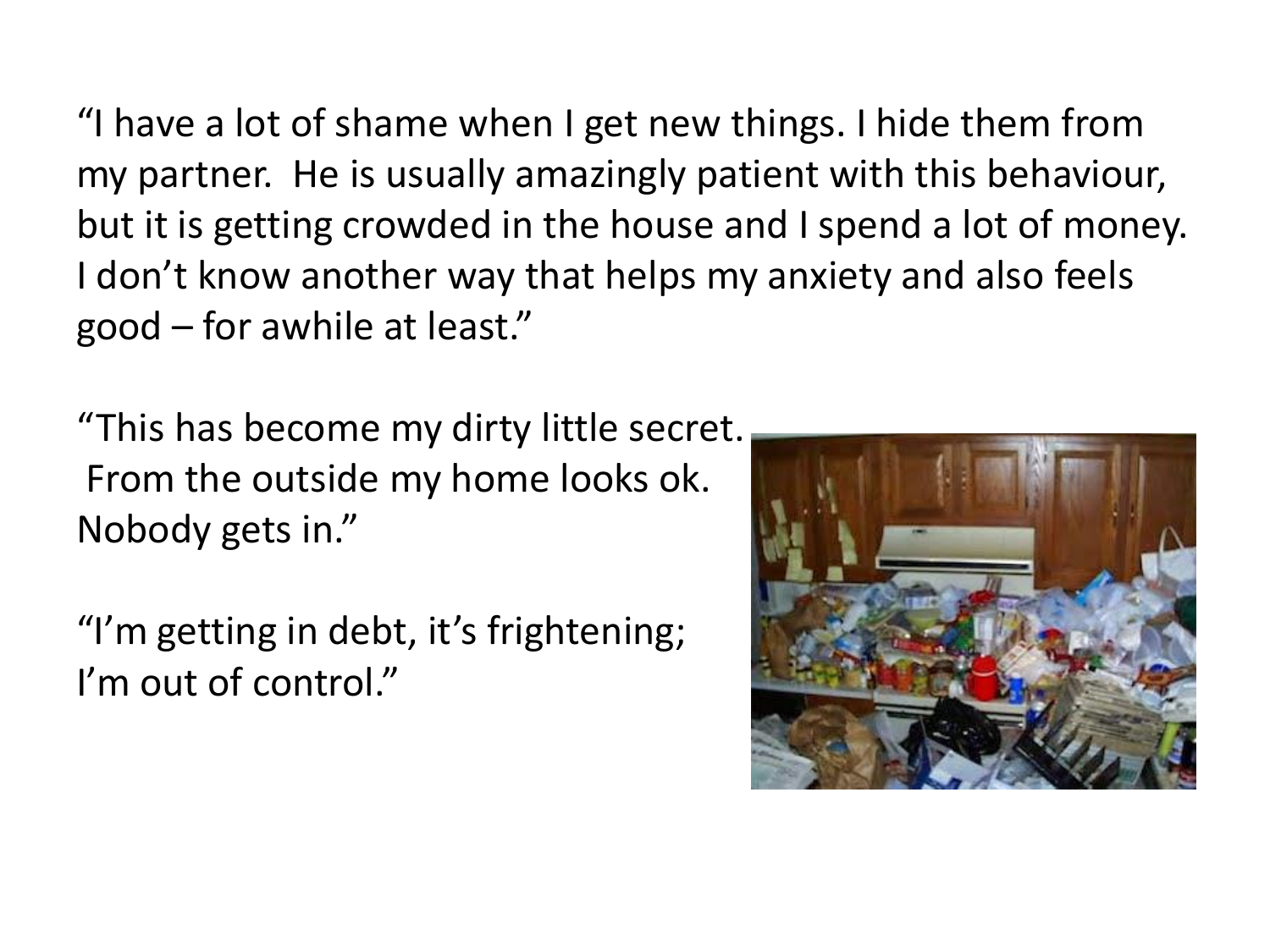"If I can't find something in my house, I just buy another one. It's too hard to go through my stuff looking."

" I don't think this is as bad as my family thinks. It's my life, my stuff and I don't want anyone interfering."

"It's too overwhelming to even start. I want a bigger space, then it could be better."

"I guess I'm paying rent on space I can't use. I don't see what choice do I have."